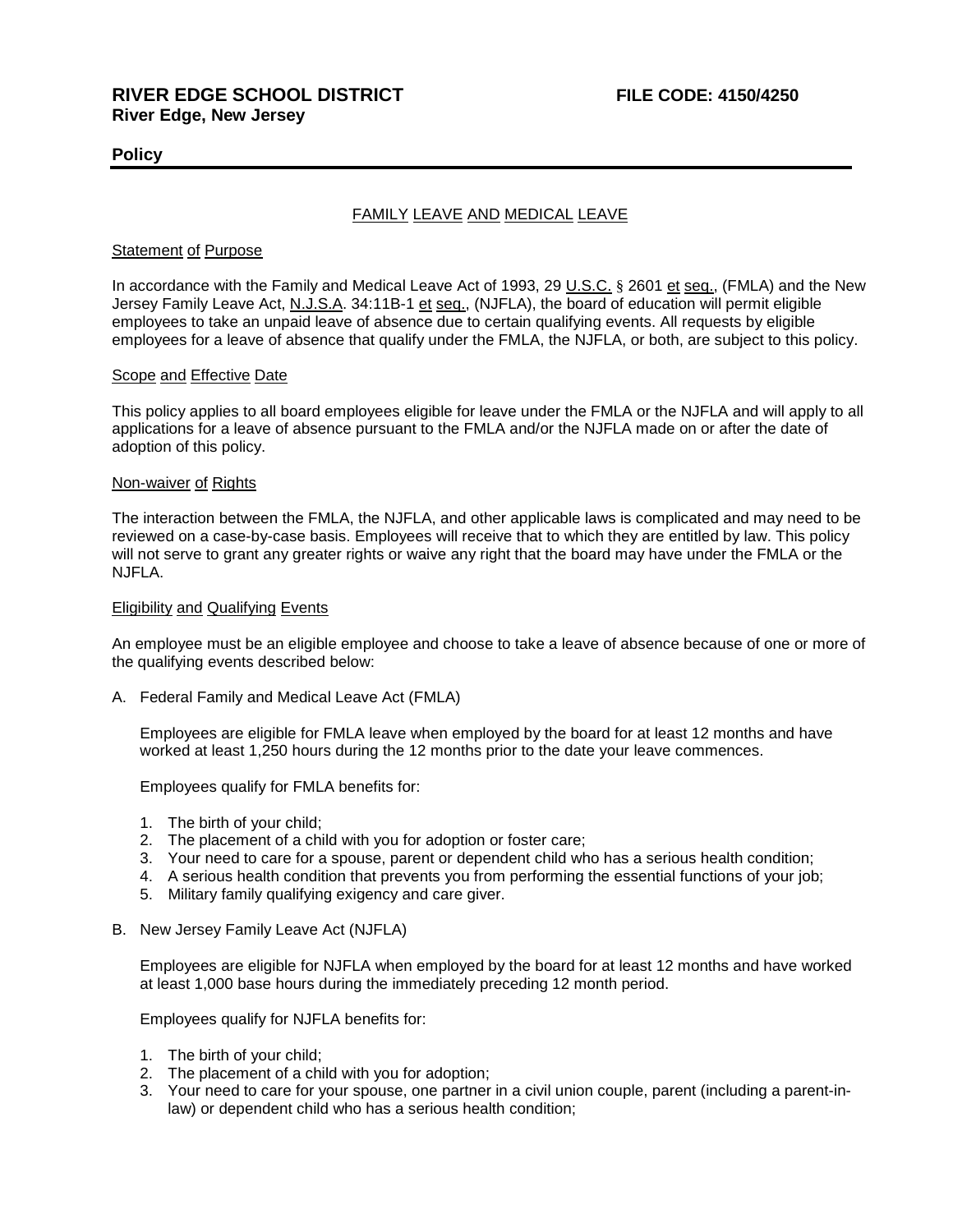4. Leave authorized pursuant to the New Jersey Safe Act for domestic violence.

Note: Paid leave and unpaid leave are not included for purposes of calculating the number of hours worked under the FMLA and the NJFLA.

Note: Leave taken for the birth, adoption or placement of a child in foster care must begin within one year of the birth, adoption or placement.

### Duration of Leave

The amount of leave that may be taken by an eligible employee because of a qualifying event and how the amount of leave is measured depends upon whether the leave is taken pursuant to the FMLA, the NJFLA, or both. The amount of leave available to an employee will be calculated on a "rolling forward" basis. If a leave of absence qualifies pursuant to both statutes, an employee is eligible to take the maximum amount of leave provided by either statute as follows:

A. Federal Family and Medical Leave Act (FMLA)

The 12 month period is measured forward from the first date that FMLA leave is taken; the next 12 month period begins the first time FMLA leave is taken after completion of any previous 12 month period. For example, if a leave begins on February 1, 2015, then up to 4 more workweeks of leave shall be available through January 31, 2016.

An eligible employee may receive up to a total of 26 workweeks of unpaid, job-protected military care giver leave during a single 12-month period to care for a covered service member with a serious injury or illness. The employee must be the spouse, son, daughter, parent, or next of kin of the covered service member. A service member is either a current member of the Armed Forces or a veteran of the Armed Forces who requires care due to a qualifying condition incurred or aggravated by their service (see: regulation for special criteria applying to military service members).

B. New Jersey Family Leave Act (NJFLA)

The 24 month period is any 24 months measured from the first date any leave is taken. For example, if four workweeks of leave are taken beginning on February 1, 2015, then up to eight more workweeks of leave may be taken through January 31, 2017.

### Definition of Serious Health Condition

A "serious health condition" is defined as an illness, injury, impairment or physical or mental condition which requires inpatient care in a hospital, hospice or residential medical care facility or continuing medical treatment or continuing supervision by a healthcare provider as described by the FMLA and NJFLA. Serious health condition does include routine physical, eye or dental examinations.

### Advance Notice

In all cases, an employee requesting leave must complete an application for a leave of absence form. If the employee intends to take a leave of absence to care for a family member with a serious medical condition, he or she is required to provide the board with 30 days notice. If the need for the leave of absence is unforeseeable, the employee must notify the board as soon as possible. If the employee does not complete the required forms, or if he or she fails to give the required notice, the board may deny the leave request or delay the commencement of the leave.

### How Leave May Be Taken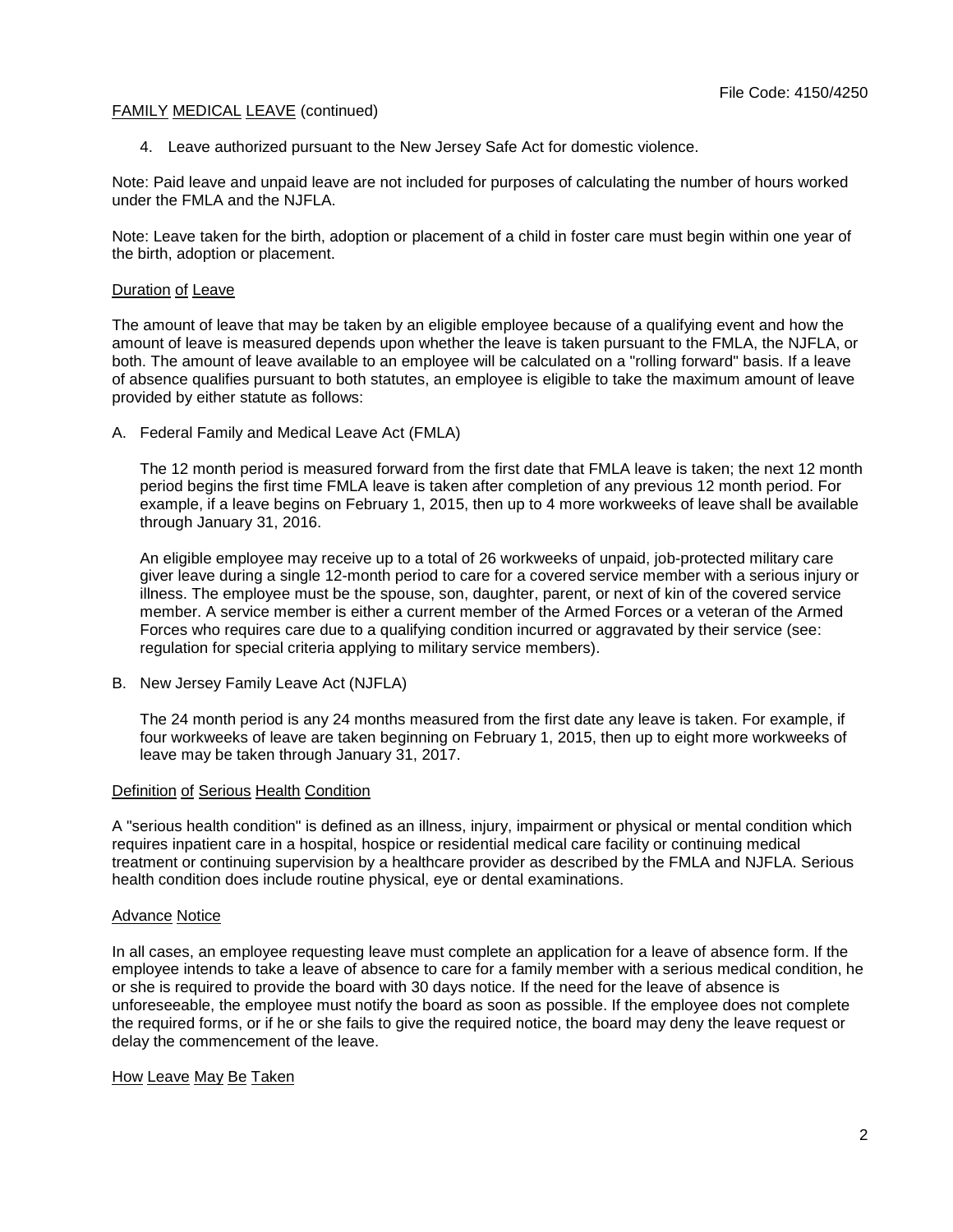Under certain circumstances, leave may be taken intermittently or on a reduced leave schedule. Intermittent leave is leave taken in separate blocks of time due to a single qualifying event. A reduced leave schedule is a leave schedule that reduces your usual number of working hours per workweek or per workday. If a leave of absence is taken due to the birth or adoption of a child, intermittent or reduced leave can only be taken with the approval of the superintendent or his/her designee. A reduced leave schedule will be approved for leaves due to the serious health condition of the employee only if medically necessary. If the leave of absence is needed for a planned medical treatment, the employee must schedule the treatment so as to create minimum disruption to the school district.

Intermittent leave is non-consecutive leave comprised of intervals each of which is at least one but less than twelve weeks (12) weeks within a consecutive twelve month (12) period for each single serious health condition. The board shall approve all requests for medically necessary intermittent leave.

If an employee needs intermittent leave or leave on a reduced leave schedule that is foreseeable based on care of or planned medical treatment for a family member, or if an employee is given approval to take intermittent or reduced schedule leave for the birth of a child or placement of a child for adoption, the employee may be required to temporarily transfer to an available alternative position with equivalent pay and benefits during the period of leave. Additionally, those employees who are employed mainly in an instructional capacity (instructional employees) who request leave that is foreseeable based on a planned medical treatment may be required to take leave for periods of a particular duration or transfer temporarily to an alternative position with equivalent pay and benefits when the employee would be gone for more than 20 percent of the working days during the period of leave. Instructional employees who fail to give 30 days notice of foreseeable leave to be taken intermittently may also be required to take leave of a particular duration, to transfer temporarily to an alternative position, or to delay the taking of leave until the required notice is given.

## Continuity of Instruction

Where applicable, the board reserves the right to require that an instructional employee continue his or her leave until the end of a term if leave begins more than five weeks prior to the end of a term, lasts at least three weeks, and the employee would return during the three-week period prior to the end of the term. If an employee is required to take leave until the end of an academic term, only the period of leave until the employee is ready and able to return to work shall be charged against the employee's leave entitlement. The board has the option not to require the employee to stay on leave until the end of the school term.

### Medical Certification

If the application for a leave of absence is based on a serious health condition of an employee or the serious health condition of a spouse, one partner in a civil union couple, parent or child, the employee must submit an approved medical certification completed and signed by a health care provider. If the medical certification is not timely submitted, the board may deny the leave. The board has the right to require periodic recertifications from the health care provider. The board also may require, at its expense that the employee submit to a medical examination by a health care provider designated by the board concerning the information stated in the medical certification. If the second opinion differs from the first opinion, the board may require that the employee obtain a third opinion from a health care provider chosen jointly by the employee and the board at the board's expense. The third opinion shall be final and binding.

# Exhaustion of Paid Leave

An approved leave of absence under the FMLA and the NJFLA is unpaid leave. Where applicable, all leaves shall be counted and run concurrently with leave granted in accordance with the Family and Medical Leave Act of 1993, 29 U.S.C. § 2601 et seq., (FMLA) and the New Jersey Family Leave Act, N.J.S.A. 34:11B-1 et seq., (NJFLA).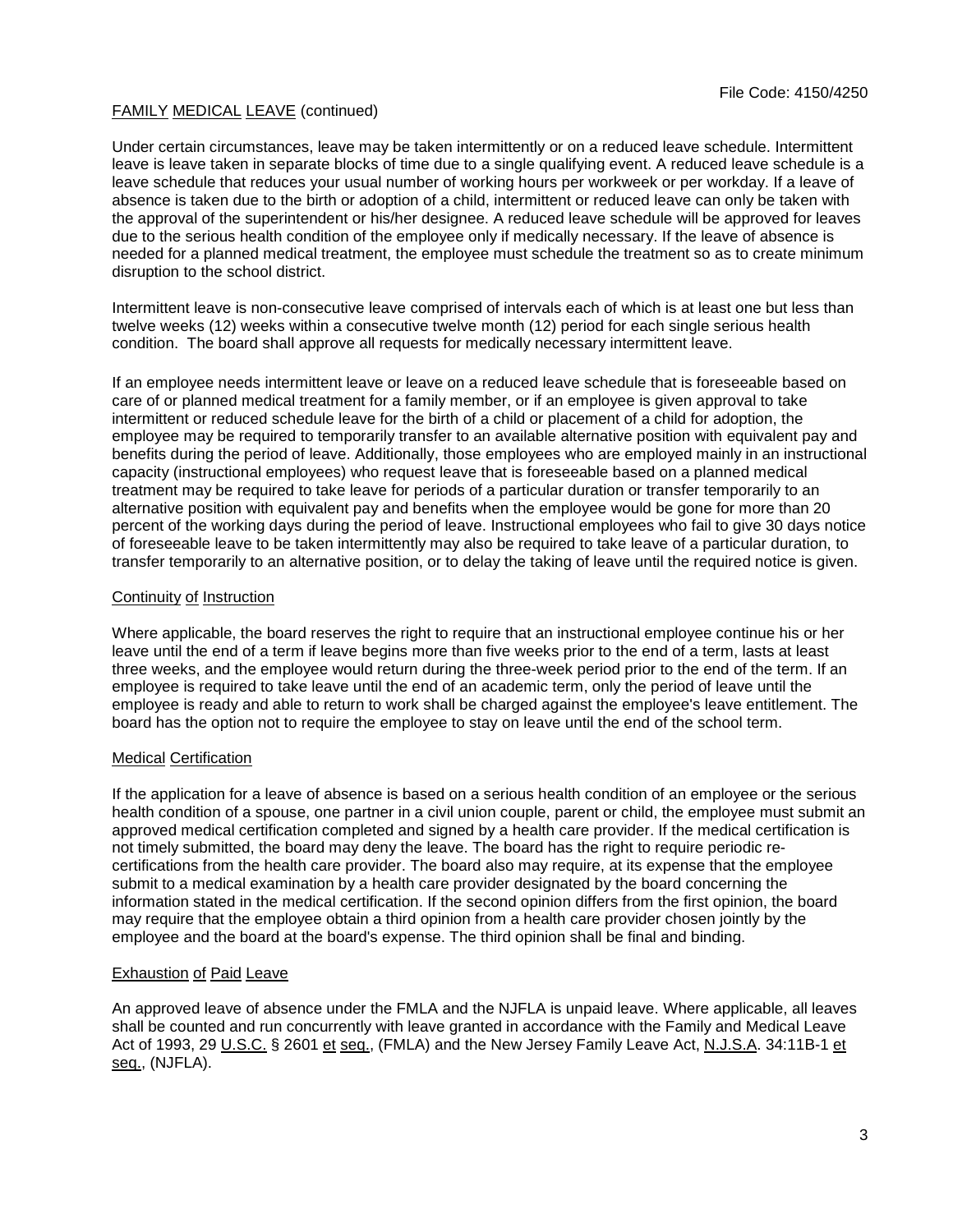Paid leave time does not accrue during unpaid FMLA and NJFLA leave. Similarly, holidays occurring during an FMLA or NJFLA leave of absence will not be paid.

Time taken off by an employee due to an on-the-job injury which is covered by workers' compensation will be charged as FMLA leave. This means that an employee's FMLA 12 workweek entitlement runs concurrently with every absence covered by disability.

### Continuation of Benefits

During FMLA and NJFLA leave, the board will continue group health care benefits at the level and under the conditions that coverage was provided prior to the commencement of leave. If an employee out on FMLA and/or NJFLA leave normally pays a portion of the premiums for health insurance coverage, these payments will continue during the period of leave. Health insurance coverage will terminate if the employee's premium payment is more than thirty (30) days late. The board will advise employees at least fifteen (15) days prior to termination of coverage. The board retains the right to recover health insurance premiums that it has paid for an employee on leave if the employee fails to return to work, unless the employee does not return because of (a) the continuation, recurrence, or onset of a serious health condition that would entitle the employee to leave, or (b) other circumstances beyond the employee's control.

An employee on an unpaid leave of absence is entitled to retain those employment benefits accrued at the time leave was taken. However, additional employment benefits, such as seniority, will not accrue during leave as provided by law.

## Spouses Employed by the Board

If a husband and wife are both employed by the board, the aggregate number of workweeks of FMLA leave to which both employees are entitled may be limited to 12 workweeks during any 12 month period if the leave is due to the birth or adoption of a child or to care for a parent who has a serious health condition.

### Return from Leave

The board may require an employee on leave to periodically report on whether he or she plans to return to work. If the employee wishes to return to work prior to the expiration of the approved leave, the employee must give notice to the superintendent or his/her designee at least five working days prior to the planned return. Additionally, if the employee wishes to return to work later than the expiration of the approved leave, the employee must give notice to the superintendent or his/her designee at least five working days prior to the date the approved leave was scheduled to conclude. The employee may be permitted to return to work prior to the expiration of the leave if the superintendent or his/her designee determines that it will not cause an undue hardship to the board.

If FMLA leave was taken because of an employee's own serious health condition, the board may require that the employee provide a certificate from his or her treating health care provider which states that the employee is able to resume working.

If the employee does not return to work at the expiration of an approved leave, the employee will be considered to have voluntarily resigned his or her employment with the board.

### Restoration to Position

When an employee returns from leave, the employee will be restored to the same or to an equivalent position, with equivalent pay and benefits to the extent required by law. However, in no event shall the board be obligated to extend a non-tenured employee's unpaid leave of absence beyond the contract year for which the employee is employed. Additionally, an employee is not entitled to restoration to a position or an equivalent position where that employee would not otherwise be employed at the time reinstatement is